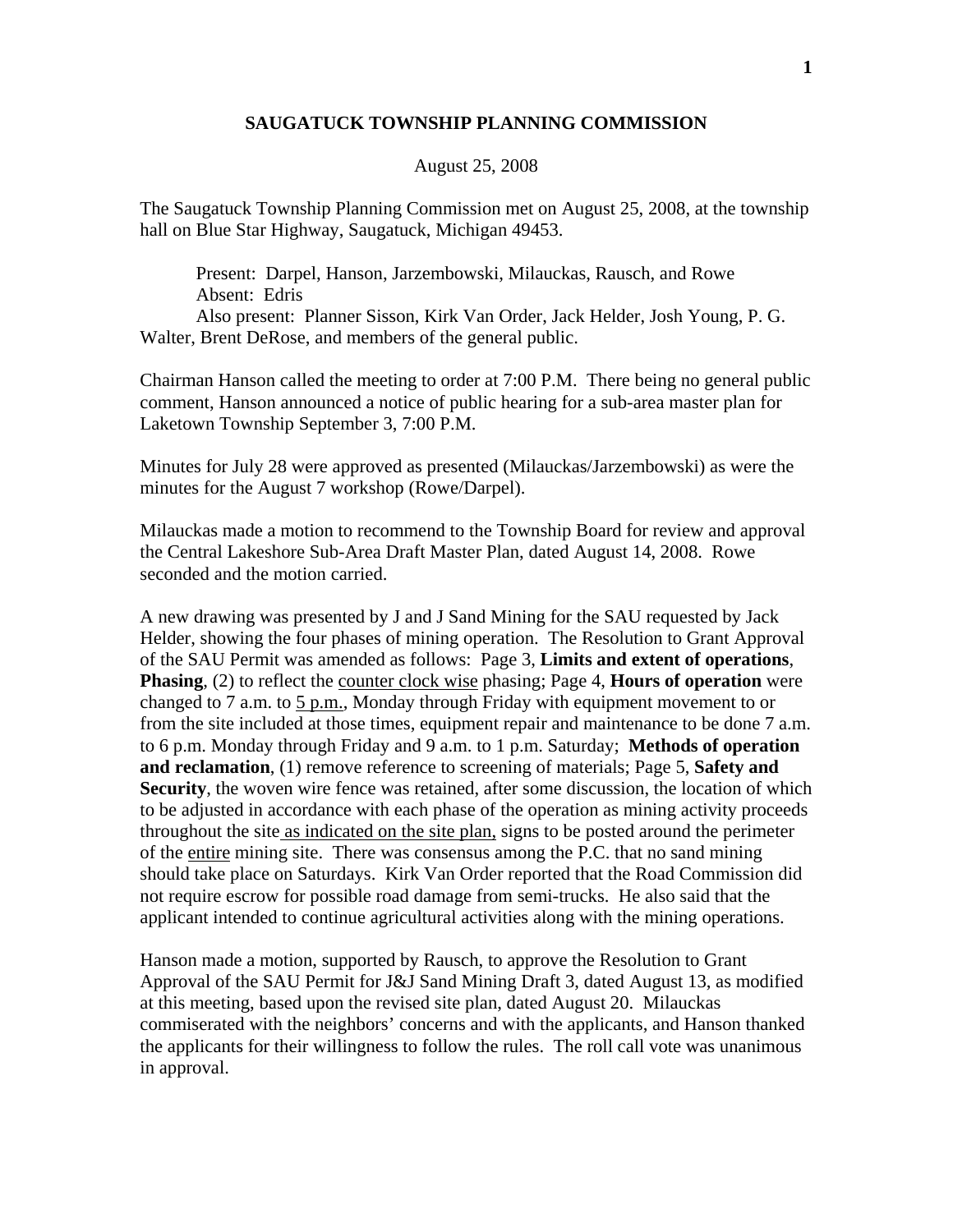After a brief recess, the meeting reconvened at 9:00 P.M. Mr. Borland, Blue Star LLC, not being present, the P. C. continued the review of the final site plan for Tim Ortiz's Moore's Creek Trail Site Condominium. P. G. Walter stated that the Master Deed needs corrections, but the applicant would like final site plan approval in the interim subject to receipt of the completed one. DeRose pointed out on the revised site plan that the Goshorn/Moore's Creek area in the center of the development was now labeled as an "Environmentally Sensitive Protection Area" in which only a bark chip path would be allowed. There will be no construction below the 605' elevation on the south nor 602' on the north. When Rausch asked why the northern lots contained parts of the "Environmentally Sensitive Protection Area," Walter explained that was needed to comply with lot-size requirements, and the restrictions on activity would still apply to those parts of the lots.

Sisson thought the easement off  $134<sup>th</sup>$  Ave. between the southern lots was unusually wide at 40 feet and suggested the easement included in lot #4 for ingress/egress for an outside property be added to the common area so as not to encumber that lot. Walter agreed to a 25' side yard setback for that lot #4 home from the said easement. Since part of the property lies within the C-2 Zone, set backs for accessory buildings was discussed, and Hanson asked for a reasonable side yard setback requirement, possibly consistent with the R-1 zoning.

Jarzembowski made a motion to table the Moore's Creek Site Condominium PUD until the condo documents are ready, with the following changes: that the side yard setback on lot #4 be 25 feet from the easement, that the easement on lot #4 be included in the common area and called a future road, and that side yard setbacks for accessory buildings be 10 feet. Rausch seconded and the motion carried.

Hanson reported that the Joint Planning Committee (JPC) met on August 13 and discussed with Senator Patty Birkholz how to go about creating a Joint Planning Commission and a Joint Zoning Ordinance for the three municipalities, although none of the Committee members had read the enabling statute. After consulting that law, he said he thought it was possible; however, creating a Joint Zoning Ordinance might be very costly in the beginning. Milauckas, who is part of the JPC, said most of the talk at the meeting centered on how to sell the idea to the communities, and he thought it was odd because they hadn't sold him on it. Sisson was consulted, and he thought the two cities could relate, but he wondered if the cities could at this time relate to the more rural township. In the meantime, he advised when ordinances are amended consolidation should be kept in mind. Hanson said he was drafting, for the JPC, a resolution to hire a Joint Zoning Administrator.

Meeting adjourned at 9:50 P.M. The next regular meeting is September 22 at 7:00 P.M.

\_\_\_\_\_\_\_\_\_\_\_\_\_\_\_\_\_\_\_\_\_\_\_\_\_\_\_\_\_\_\_\_\_\_\_\_ \_\_\_\_\_\_\_\_\_\_\_\_\_\_\_\_\_\_\_\_\_\_\_\_\_\_\_\_\_\_\_\_